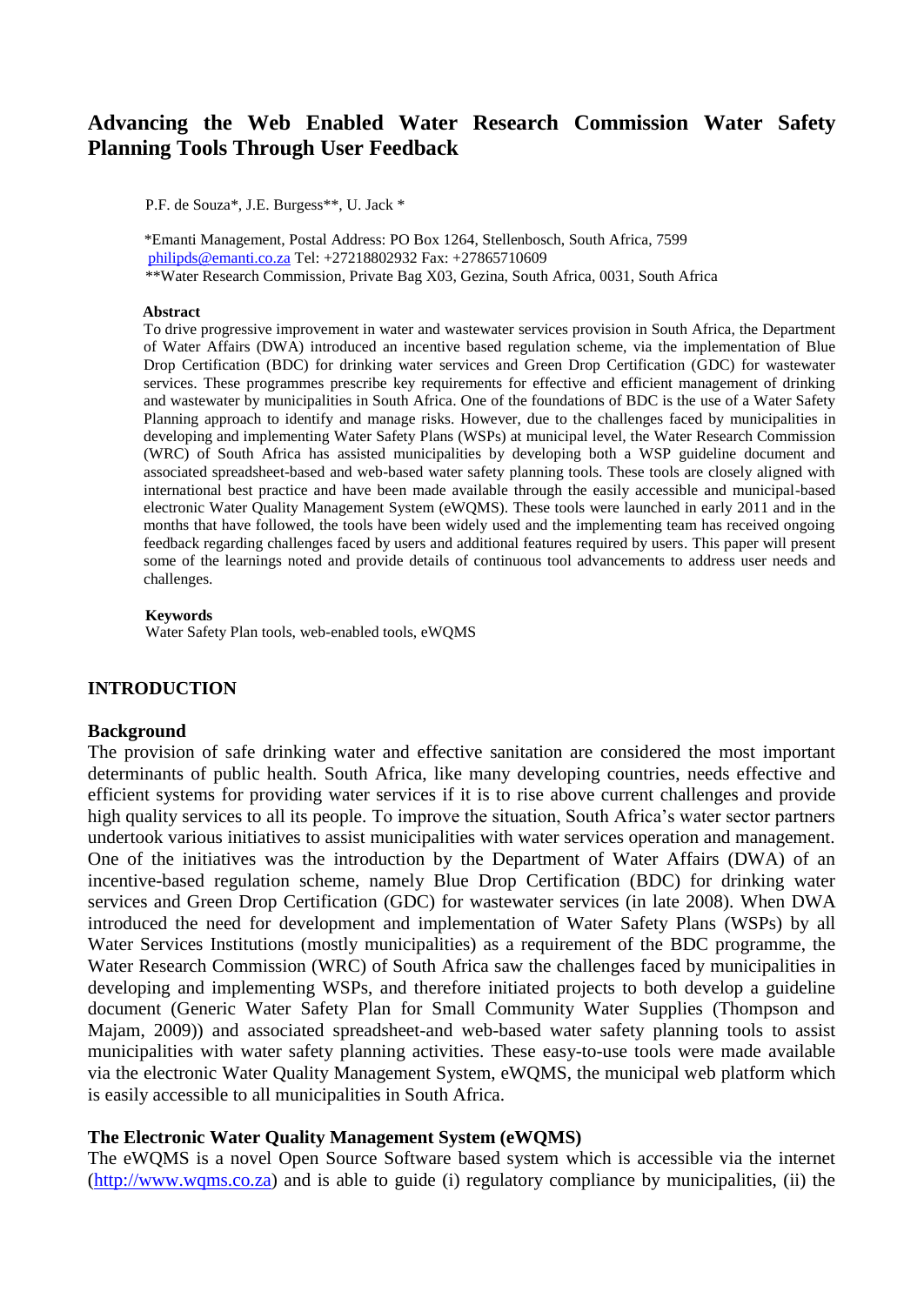timely supportive intervention in water quality failures, (iii) infrastructure improvement, and (iv) capacity development of staff. Importantly, the eWQMS is a management system for municipalities that has been developed using a "bottom up" approach with inputs by municipalities, the Institute of Municipal Engineering of Southern Africa (IMESA), the DWA and the WRC. The eWQMS has won national and international awards, including the International Water Association's Project Innovation European and Global Awards for 2008 (Category: Operations and Management). Its features include: (i) Management Dashboard (sample sites satisfying and/or failing water quality requirements), (ii) Compliance Overview (summary of legislative compliance), (iii) Data Analysis (dynamically generated tables and graphs), (iv) Monthly Summary Reports (automatically generated reports and associated archive), (v) Information (drinking-water related information and references), (vi) Infrastructure (capture details of water system infrastructure – basic asset register), (vii) Administration (configure and manage system set-up), and (viii) Risk Toolbox (municipalities can perform a self-assessment/health check of infrastructure, etc.). To assist municipalities, new tools are continuously added to the eWQMS.

# **METHODOLOGY**

# **Development of the WRC Water Safety Planning Tools**

A project was initiated by the WRC to primarily develop web enabled water safety planning tools via the municipal eWQMS. However, prior to developing web-enabled water safety planning tools, spreadsheet-based water safety planning tools were first developed to both help direct the project team and IT developers, and also guide stakeholder/user interactions, comments and feedback. The tools were designed using available national and international literature and best practice (e.g. WHO, WRC, etc.) (WHO, 2009; Thompson and Majam, 2009), and project team experience, and adapting these to South African conditions, thereby also being adaptable for the use in middle-tolow income countries in Africa and elsewhere. Using the draft spreadsheet tools, numerous workshops and discussions were held with potential users (including municipalities, DWA, research bodies, and consultants). Key requirements identified included (de Souza *et al*., 2010):

- Easy completion (similar to current risk assessment methodology on the eWQMS (as described by Mackintosh and Jack, 2008) or not differ much from the initially developed spreadsheet based water safety planning tools). It was also noted that as there are internet access limitations at some municipalities, spreadsheet versions of the tools are very useful.
- Provision of a summary of high priority risks and allow the user to rank the risks.
- The capacity to accept the users' comments (e.g. able to explain or justify a decision).
- Easy production of a report for upload to the DWA Blue Drop System (BDS) [\(http://www.dwa.gov.za/bluedrop\)](http://http/www.dwa.gov.za/bluedrop).
- Acknowledgement, tracking or sign-off by appropriate manager of completed requirements.
- Should help ensure a cost efficient way to develop a WSP by municipalities (A shortage of skills often exists at South African municipalities, resulting in consultants being appointed to assist with or complete key tasks. By empowering municipalities with an appropriate WSP tool, municipalities can complete/develop WSPs by themselves).
- The approach and format should be based on available national and international best practice and guideline requirements (e.g. WHO, WRC).
- The tool should not provide the user with a superficial desktop study which is then regarded as a satisfactory, comprehensive WSP (i.e. it should emphasise the importance of conducting site visits/assessments; the tool is a starting point to understand what needs to be consider/address).
- The tool should assist municipalities with verifying that the WSP is operational, identifying their current progress in the WSP process, and where attention is still required.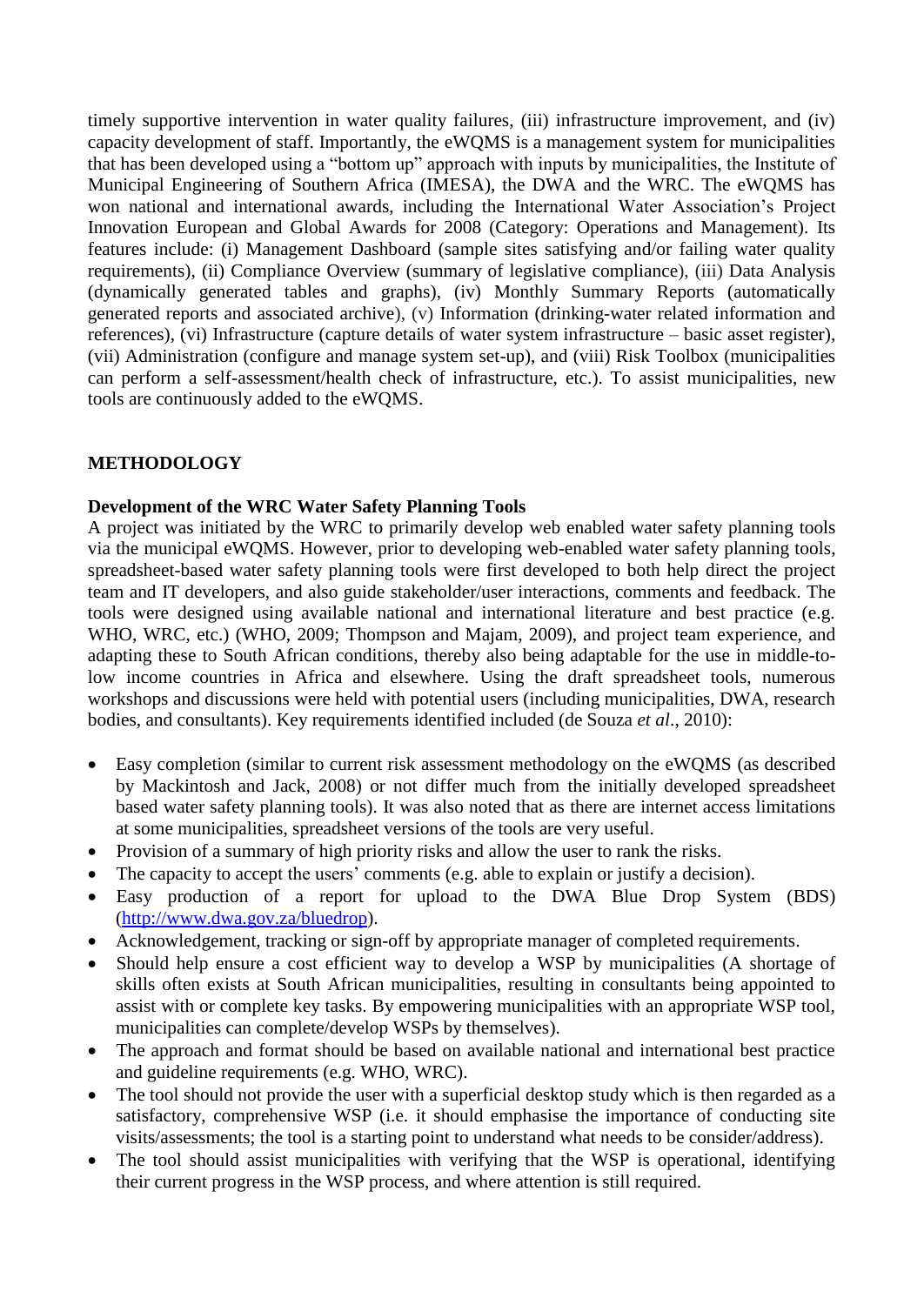Using the above requirements, and following additional and on-going discussions with the water sector to ensure that user needs were understood and met, draft web-enabled tools were developed and further refined. Following an extended time period for stakeholder comments and feedback, the web-enabled WSP tools were released at the end of January 2011. The project produced the following two tools (Jack and de Souza, 2012):

- 1. Water Safety Plan Tool (web-based and supportive spreadsheet-based tools, and allows development and tracking of a WSP
- 2. Water Safety Planning Status Checklist Tool (web-based and supportive spreadsheet-based tools, and allows the user to determine status of water safety planning processes - i.e. Where are we? What have we completed? What must we still do?)

### **Water Safety Plan Tool**

As noted above, the WSP Tool allows a user to complete a WSP, and include the following sections: (1) Formulate the WSP team, (2) Describe the system (source, treatment, storage, distribution, point of use), (3) Assess/evaluate the water system (source, treatment, storage, distribution, point of use), (4) Hazard/risk assessment of the water system (source, treatment, storage, distribution, point of use) (see Figure 1 for spreadsheet extract and Figure 2 for web extract), (5) Summary of risks and associated prioritization (see Figure 3 for web extract) and (6) Identify control measures and associated corrective actions, responsibilities, timeframes, and costs (for subsequent WSP implementation) (see Figure 3 for web extract)).

|    | A | в                                                                                                                    | с                                                  | D                                | E                                    |                                                      | G                 | H.           |                                             |                |          |                     |  |
|----|---|----------------------------------------------------------------------------------------------------------------------|----------------------------------------------------|----------------------------------|--------------------------------------|------------------------------------------------------|-------------------|--------------|---------------------------------------------|----------------|----------|---------------------|--|
|    |   | <b>Source Water</b>                                                                                                  |                                                    |                                  |                                      |                                                      |                   |              |                                             |                |          |                     |  |
| 12 |   | <b>Potential Hazards or Hazardous Events</b>                                                                         | <b>Valid Hazard /</b><br><b>Hazardous</b><br>Event | <b>Hazard Category</b>           | <b>SANS 241</b>                      | <b>Hazard Name</b><br>(Water Quality<br>Determinand) | Likelihood        |              | Rating   Consequence   Rating   Risk Rating |                |          | <b>Risk Profile</b> |  |
| 13 |   | <b>Surface Water (Rivers and Streams)</b>                                                                            |                                                    |                                  |                                      |                                                      |                   |              |                                             |                |          |                     |  |
| 14 |   | Livestock, human activity at water source.                                                                           | Yes                                                | Safety                           | E.coli or Faecal coliforms coliforms | E.coli or Faecal                                     | Moderately likely | 0.5          | Minor                                       | $\overline{2}$ |          | <b>Low Risk</b>     |  |
| 15 |   | Raw water turbid after heavy rain. May contain<br>2 droppings of animals and birds.                                  | Yes                                                | Finances                         | <b>Turbidity</b>                     | Turbidity                                            | Not applicable    | $\Omega$     | Not applicable                              | $\Omega$       |          | <b>No Risk</b>      |  |
| 16 |   | 3 Dead animals.                                                                                                      | No                                                 | Safety                           | N/A                                  |                                                      | Not applicable    |              | Not applicable                              | $\Omega$       |          | <b>No Risk</b>      |  |
| 17 |   | Droppings of animals/birds can introduce harmful<br>4 micro-organisms into the water body.                           | Yes                                                | Design                           | E.coli or Faecal coliforms coliforms | Giardia species,<br><b>F</b> coli or Faecal          | Likely            | 0.8          | Catastrophic                                | 100            | 80       | <b>High Risk</b>    |  |
| 18 |   | Low flow, high nutrient levels and warm<br>conditions - can make cyanobacterial and algal<br>5 arowth more likely.   | Yes                                                | <b>Water Quality Variability</b> | <b>Odour or Taste</b>                | <b>Odour or Taste</b>                                | Rare              | 0.1          | Moderate                                    | 20             |          | Low Risk            |  |
| 19 |   | Falling water levels due to drought or drawdown<br>6 of water body.                                                  | <b>No</b>                                          | Operation                        | N/A                                  |                                                      | Not applicable    | $\mathbf{0}$ | Not applicable                              | $\bf{0}$       | $\Omega$ | <b>No Risk</b>      |  |
| 20 |   | Vandalism or sabotage may pollute the water with<br>chemicals or microbes or damage equipment and<br>Infrastructure. | Yes                                                | Design                           | N/A                                  |                                                      | Likely            | 0.8          | Moderate                                    | 20             | 16       | <b>Medium Risk</b>  |  |
|    |   |                                                                                                                      |                                                    |                                  |                                      | Consideration of the con-                            |                   |              |                                             |                |          |                     |  |

Figure 1: Water resource risk assessment section of the spreadsheet-based WSP tool (Jack and de Souza, 2012) SECTION: 7 of 9 - Water Treatment Risk Assessment

TO SAVE, click on the "Next" or "Continue Later" buttor

7.1 General



**Figure 2:** Water treatment risk assessment section of the web-enabled WSP tool (Jack and de Souza, 2012)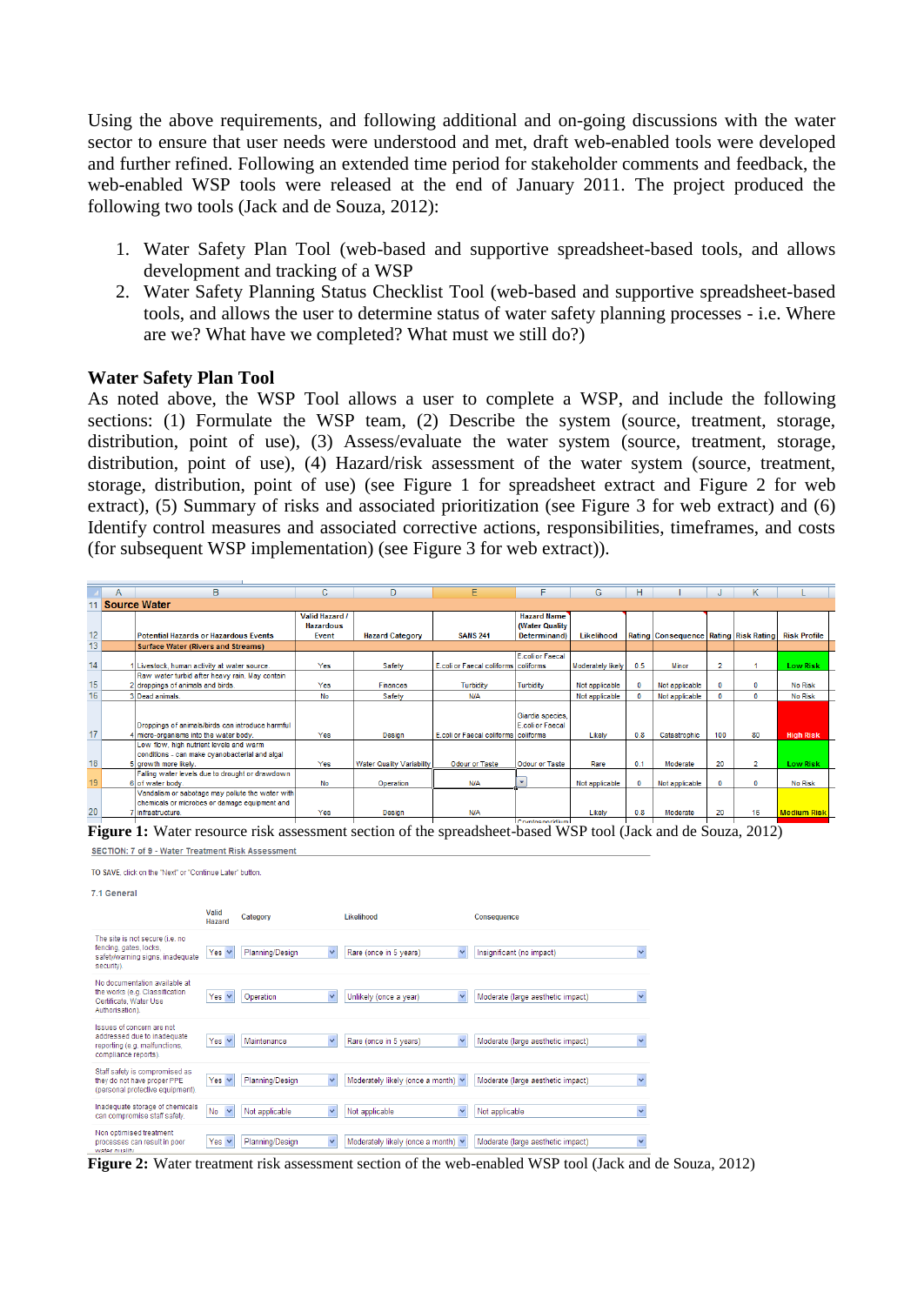#### Water Safety Plan Summary Report

| No risk                      |                       | The hazard is not applicable in this instance.                                                                                                                                                                                                                                                   |                 |                               |                       |                        |                                                   |                                                   |                              |                                 |        | Risk Rating             | Range |
|------------------------------|-----------------------|--------------------------------------------------------------------------------------------------------------------------------------------------------------------------------------------------------------------------------------------------------------------------------------------------|-----------------|-------------------------------|-----------------------|------------------------|---------------------------------------------------|---------------------------------------------------|------------------------------|---------------------------------|--------|-------------------------|-------|
|                              |                       | These are systems that operate with minor deficiencies. Usually the systems meet requirements specified by the appropriate                                                                                                                                                                       |                 |                               |                       |                        |                                                   |                                                   |                              |                                 | Low    |                         | 0.10  |
| Low risk                     | quidelines/standards. |                                                                                                                                                                                                                                                                                                  |                 |                               |                       |                        |                                                   |                                                   |                              |                                 | Medium | 11-56                   |       |
| Medium<br>risk               |                       | These are systems with deficiencies which individually or combined pose a high risk. These systems would not generally require<br>immediate action but the deficiencies could be more easily corrected to avoid future problems.                                                                 |                 | High                          |                       | 57-100                 |                                                   |                                                   |                              |                                 |        |                         |       |
| High risk                    |                       | These are systems with major deficiencies which individually combined pose a high risk and may lead to potential<br>health/safety/environmental/etc concerns. Once systems are classified under this category, immediate corrective action is required<br>to minimize or eliminate deficiencies. |                 |                               |                       |                        |                                                   |                                                   |                              |                                 |        |                         |       |
| <b>Component</b>             |                       | Hazard                                                                                                                                                                                                                                                                                           | Valid<br>Hazard | Category                      | <b>Risk</b><br>Rating | <b>Risk</b><br>Profile | Control<br><b>Measure</b><br>in Place<br>(if any) | Is the<br>Control<br>Measure<br><b>Effective?</b> | Corrective<br><b>Actions</b> | Who?<br>(Responsible<br>Person) | (Date) | When? Estimated<br>Cost |       |
| 9.8 Rain Water<br>Harvesting |                       | First flush of water can enter<br>storage tank.                                                                                                                                                                                                                                                  | Yes             | Planning/Design               | 35.00                 | Medium<br>Risk         |                                                   |                                                   |                              |                                 |        |                         |       |
| 9.8 Rain Water<br>Harvesting |                       | Bird/animal droppings<br>contaminate water.                                                                                                                                                                                                                                                      | Yes             | Maintenance                   | 35.00                 | Medium<br><b>Risk</b>  |                                                   |                                                   |                              |                                 |        |                         |       |
| 9.8 Rain Water<br>Harvesting |                       | Foliage collection over/along<br>qutters and rooftops.                                                                                                                                                                                                                                           | Yes             | Operation                     | 35.00                 | Medium<br>Risk         |                                                   |                                                   |                              |                                 |        |                         |       |
| 5.2 Boreholes                |                       | Groundwater may contain<br>health related chemicals (e.g.<br>arsenic, barium, fluoride,<br>the contract of the contract of the contract of the contract of the contract of the contract of the contract of                                                                                       | Yes             | <b>Scientific</b><br>Services | 35.00                 | Medium<br><b>Risk</b>  |                                                   |                                                   |                              |                                 |        |                         |       |

**Figure 3:** Ranked risks from the web-enabled WSP tool (and also highlighting how corrective actions can be captured) (Jack and de Souza, 2012)

### **Water Safety Planning Status Checklist Tool**

In order to assist municipalities in understanding all aspects of water safety planning, and rapidly assessing their progress in these activities (i.e. Where are we and what do we still need to do?), a simple checklist tool was developed. This tool considers typical water safety planning steps and asks 5 key questions per step (see Figure 4 for web extract). Based on the answers, a score is calculated and a colour-coded "spider-diagram" output provided (see Figure 5 for web extract).



#### Back Next

**Figure 4:** Completion of the web-enabled Water Safety Planning Status Checklist tool (Jack and de Souza, 2012)



**Figure 5**: Spider diagram output from completion of the Water Safety Planning Status Checklist Tool, highlighting weaknesses in WSP implementation (Jack and de Souza, 2012)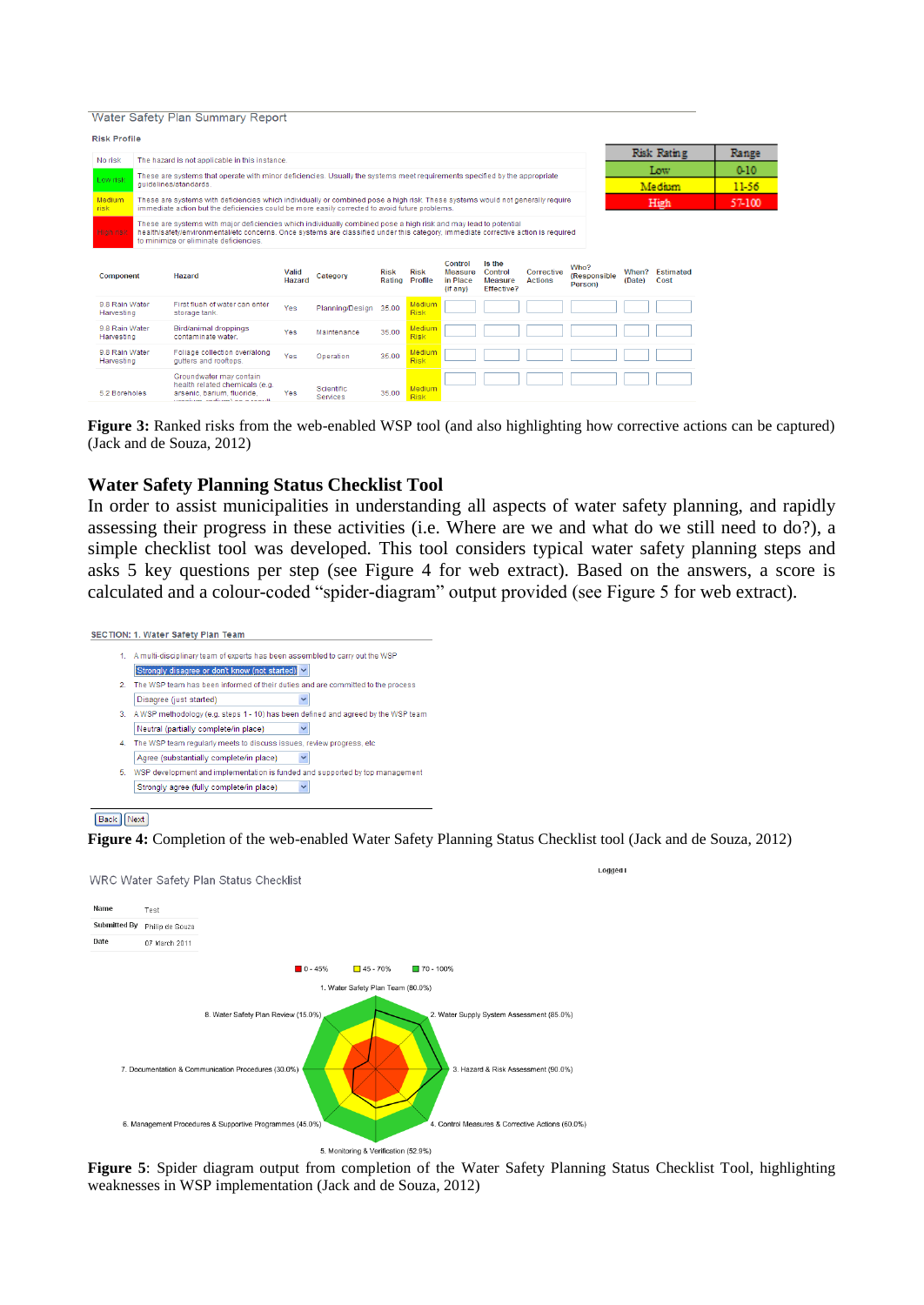By using the above tools, municipal technical staff develop a WSP, check their progress in implementing their WSP, and easily communicate such progress and any associated gaps to municipal management (e.g. Mayor, Councillors).

# **RESULTS AND DISCUSSION**

# **Blue Drop Certification and the Status of Water Safety Planning in South Africa**

South Africa has recognized and adopted the common worldwide view that water safety planning is the most appropriate methodology to identify and address water supply system associated risks and thereby effectively managing drinking water quality. In South Africa, most municipalities became aware of WSPs via the introduction of the need thereof through DWA's BDC programme (late 2008). The programme publicly reports on the drinking water quality management performance of municipalities and includes water quality compliance versus SANS 241 requirements (which is South Africa's National Drinking Water Quality Standard; SANS241-1 and SANS241-2), with excellent performance (overall score of 95% or greater) being recognised with conferment of Blue Drop Status by the DWA. Through this process, WSPs have been adopted in South Africa as a tool to fulfil the objective of ensuring safe drinking water supply through the use of a comprehensive risk assessment and management approach.

The first BDC assessments occurred in late 2008/early 2009 with 66% of municipalities participating (DWA, 2009). Although WSIs were encouraged to start developing and using water safety planning at this stage, development and implementation of WSPs by WSIs had zero weighting on the overall Blue Drop score.

The second round of BDC assessments occurred late 2009/early 2010 with 94% municipalities participating, and a substantial increase in the number of water supply systems assessed (from 402 to 787 assessments) (DWA, 2010). During the 2<sup>nd</sup> round of assessments, water safety planning carried a weight of 5% (i.e. the score for water safety planning activities in the overall Blue Drop score increased from 0% to 5%). Therefore, WSIs not developing and implementing water safety planning would find it very difficult to obtain or retain Blue Drop status (which requires an overall score of 95%).

The third round of BDC assessments occurred late 2010/early 2011 with all (100%) municipalities participating, and a further increase in the number of water supply systems assessed (from 787 to 914 assessments). During the  $3<sup>rd</sup>$  round of assessments, the weighting associated with water safety planning increased further to 15%. In 2011, it was reported that 154 systems had WSPs in place, but no comment was noted regarding the quality of the WSPs provided, or the status of actual WSP implementation (DWA, 2011).

The fourth (and latest) round of BDC assessments occurred in late 2011/early 2012 with a decrease in municipalities participating (94%) but a further increase the number of water supply systems assessed (931 assessments) (DWA, 2012). Of the five BDC requirements, water safety planning related activities had the highest weighting:

- 1. Water safety planning (35%)
- 2. Drinking water quality process management and control (10%)
- 3. Drinking water quality compliance (30%)
- 4. Management, accountability and local regulation (10%)
- 5. Asset management (15%)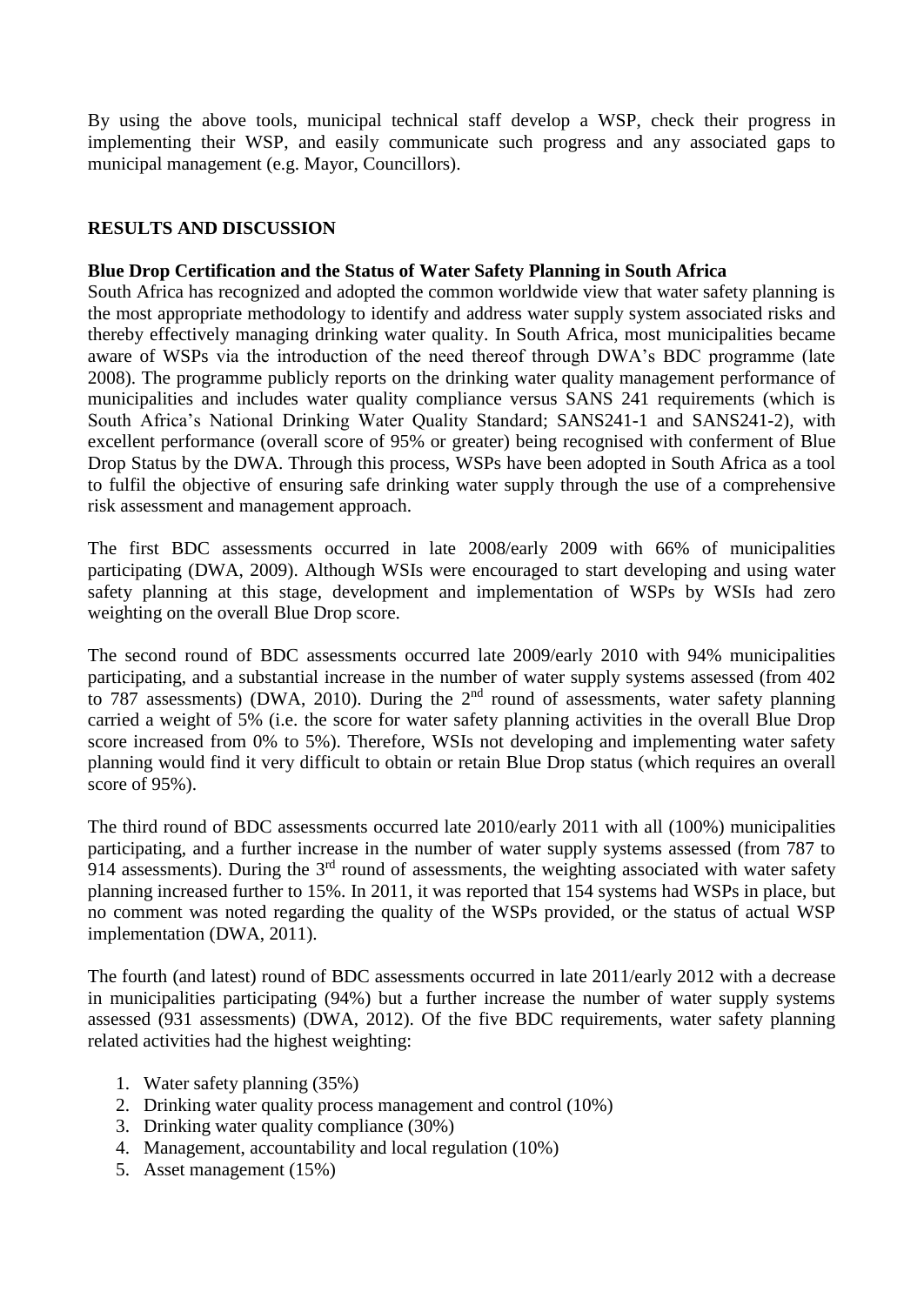The increase in Blue Drop score weighting associated with water safety planning is summarised in Table 1.

| <b>Assessment Period (Year)</b> | WSP Weight (as a percentage of total<br><b>Blue Drop Score)</b> |
|---------------------------------|-----------------------------------------------------------------|
| (2008/2009)                     | 0%                                                              |
| 2(2009/2010)                    | 5%                                                              |
| 3(2010/2011)                    | 15%                                                             |
| 4 (2011/2012)                   | 35%                                                             |

**Table 1**: Increasing DWA Blue Drop score weighting for water safety planning over the four (4) assessment periods

In the fourth round of assessments it was reported that of the 931 systems assessed, 579 water supply systems had water safety planning in place (i.e. 62%), and of which 269 were found to be complying well with international standards (i.e. 46% of those with water safety planning in place). Figure 6 provides a provincial breakdown of those numbers.

The BDC reports have demonstrated a gradual adoption and improvement in water safety planning activities in South Africa. The development of guidelines and tools to assist this has contributed significantly to this.

## **Key Observations from Use of the WRC Water Safety Planning Tools**

The need for municipalities in South Africa to utilise water safety planning for drinking water quality management was largely influenced through inclusion thereof within DWA's incentiveregulation based BDC programme. In order for municipalities to obtain the relevant Blue Drop score for the WSP criterion, municipalities are required to provide proof that (i) a WSP inclusive of risk assessments from catchment to consumer has been developed, (ii) the WSP included defined roles and responsibilities, (iii) the WSP specified deadlines for management actions/commitment to fund implementation, and (iv) risk assessment findings had been implemented. The above shows that development of a WSP alone will not gain maximum scoring, and that actual WSP implementation is very necessary. Therefore, although water safety planning should not be about obtaining Blue Drop status, the introduction of the need for water safety planning by DWA has had a dramatic impact on the acceptance of water safety planning as an appropriate process to identify and manage drinking water quality associated risks, not least because the BDC scheme enables technical staff to justify financial decisions.



**Figure 6**: Current status of water safety planning in South Africa (DWA, 2012). W. Cape = Western Cape; KZN = KwaZulu Natal; N. Cape = Northern Cape.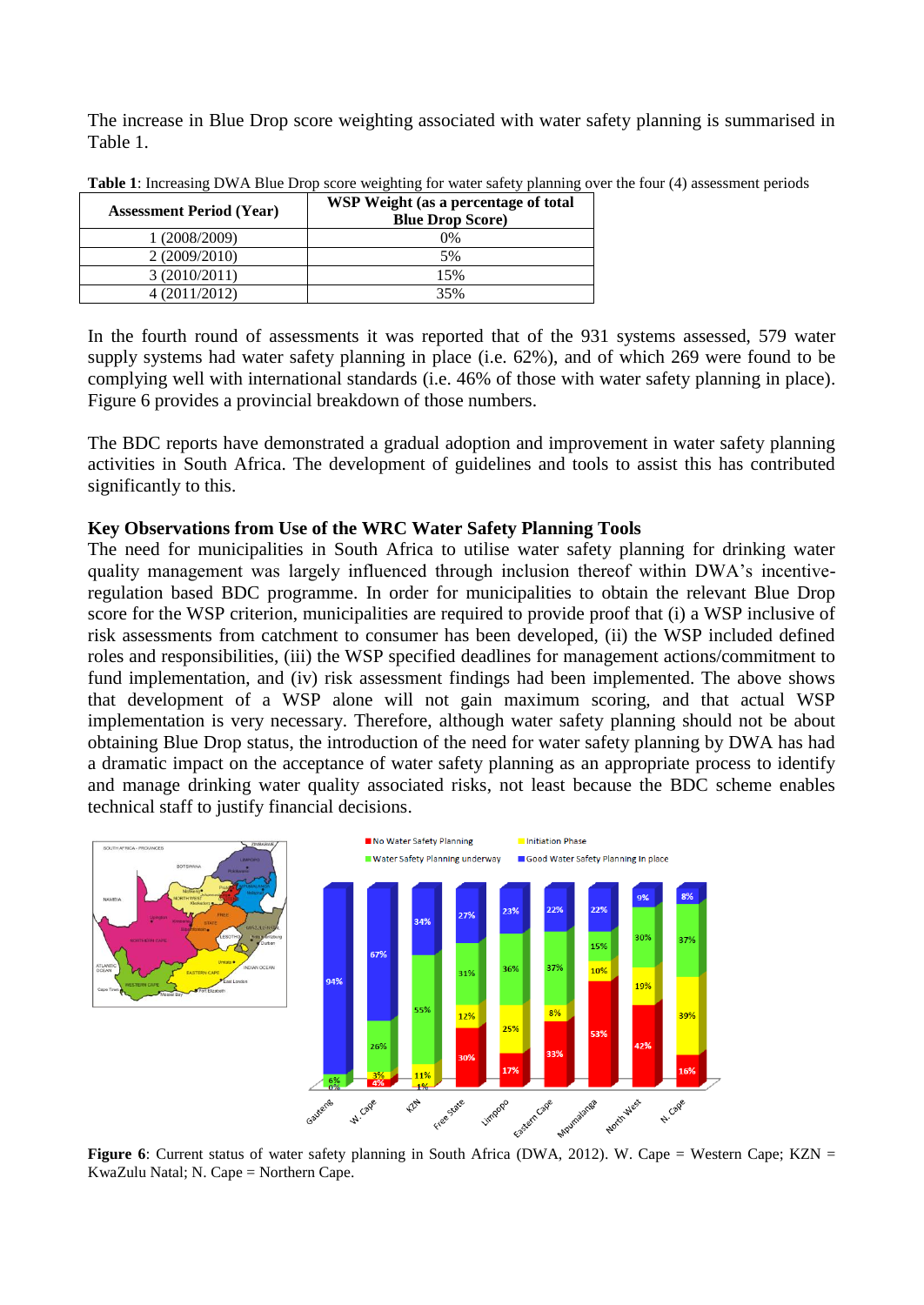Experience from workshops and associated training sessions held regarding the WRC water safety planning tools showed that:

- Implementation of WSPs is a challenge as many municipalities do not have enough sufficiently skilled operational and maintenance staff.
- Many of the initial WSPs only focussed on risks identified at the water treatment plants (i.e. did not consider the entire water supply chain).
- Where the WRC water safety planning tools were used, the municipalities were "forced" to consider the entire water supply system.
- Most municipalities acknowledged the value of managing drinking water using the WSP principles and gained an improved understanding of their challenges.
- Some municipalities were not aware of why they were completing a WSP, and in some instances even copied WSPs completed by other municipalities.
- On-going guidance to understand water safety planning, more easily complete a WSP and flag high risk issues was expressed by municipalities.

The benefits arising from using standard WSP tools developed through the WRC project have included the creation of a benchmark for water safety planning in South Africa, and allowed inputs from the entire water sector to ensure that "all applicable hazards/risks" are contained within a national database and are assessed by all municipalities. Municipalities therefore have access to a supported database where their peers and dedicated professionals share common experiences and challenges, resulting in a more appropriate, and therefore more widely accepted and used tool. The tools have also assisted with providing a common understanding/language, entrenching ownership of the WSP and addressing issues, assisted the audit/review process (similar format WSPs) and reduced costs (consultants are often used).

Web-based reporting systems and automatically generated risk assessment reports offer cost saving, time saving, reliability advantages and the potential for enhanced management oversight. A key weakness of the spreadsheet tool was found to be version control (especially if new hazards, corrective actions, etc. need to be added). In particular, key advantages identified from using the web-based water safety planning tools include:

- Enhanced sharing (multiple parties can access/edit a database at the same time).
- Enhanced security (sensitive information can be easily protected and users can be protected from making mistakes - e.g. deleting information, loading incorrect information).
- Efficiency and cost effectiveness (minimize duplication standard format in use which is continuously enhanced), economies of scale – enhancements rapidly available to all).
- Enhanced reporting (format the same data many ways in various reports create more interactive features/outputs).
- Ease of maintenance and lowered downtime (the web-based tool is not as susceptible to user misuse and is hence less likely to "break" than the spreadsheet).
- Repository of information (hold much greater numbers of records than spreadsheets).
- Ability to conduct strategic analysis if sufficiently adopted (e.g. identify key threats/hazards/risks on a national basis).
- Less duplication (duplication of existing information in a new spreadsheet or creation of "copies" of existing spreadsheets – which is the latest/correct version?).

Although web-based tools have been shown to have numerous advantages over spreadsheet-based tools there are many municipalities that do not have appropriate IT infrastructure and have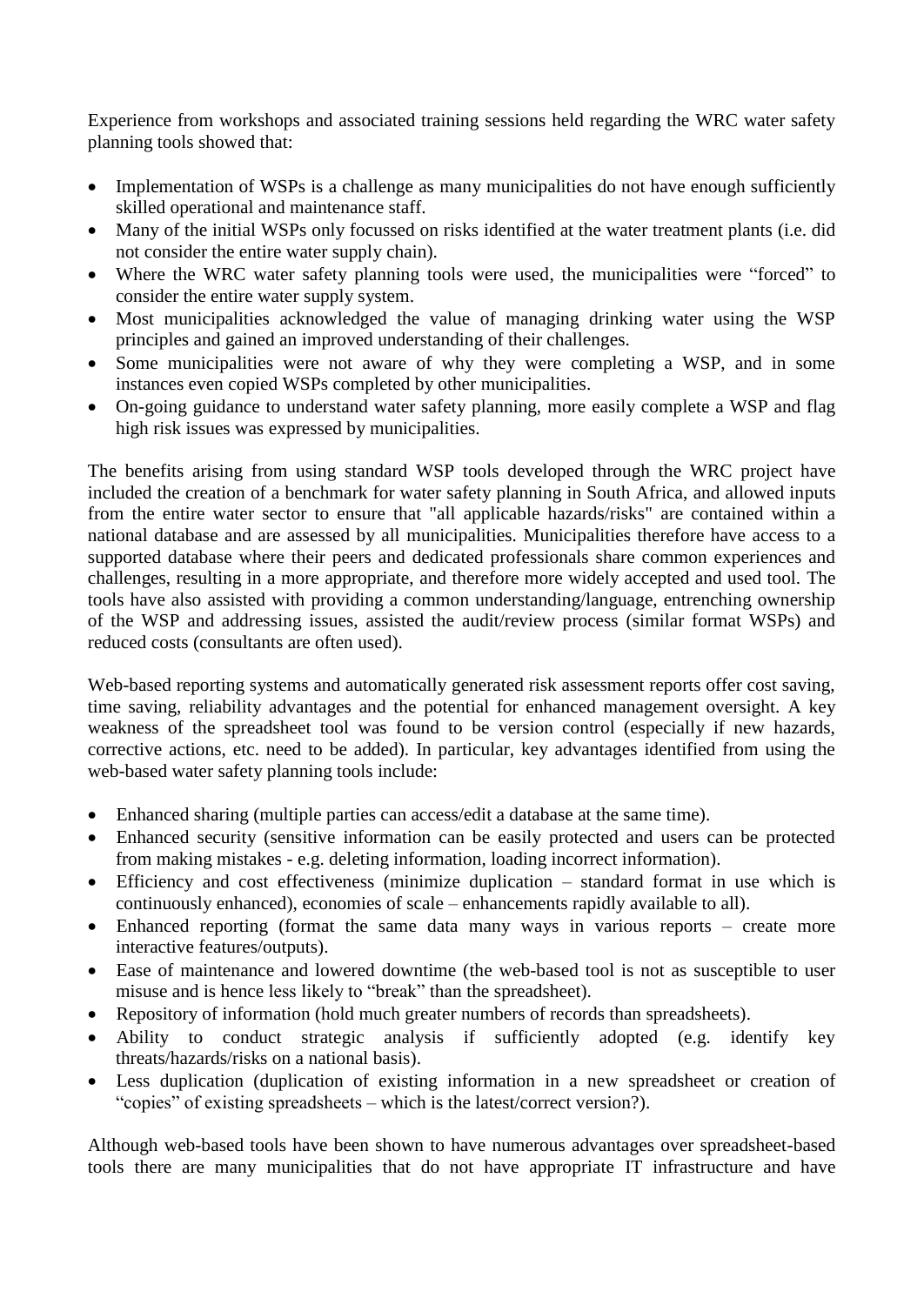welcomed the continued use of the spreadsheet-based tools. It is therefore necessary to ensure that both web-enabled and spreadsheet-based versions are kept up to date, and that there are appropriate communications with tool users.

# **Further Refinements and Enhancements to the WRC Water Safety Planning Tools**

The project team continuously receives feedback from tool users (which includes municipalities, consultants and water boards) and this has led to a need to continuously review and refine or enhance the tools. Key tool requirements articulated by users and other sector stakeholders (such as DWA) have including the following:

- Need to further expand the hazards and hazardous events database (and should continue).
- The ability for the user to add site specific hazards/hazardous events (i.e. flexible, can be customised per water supply system).
- Include safety and infrastructure management related aspects (i.e. not water quality alone)
- Ability to link specific hazards (e.g. determinants that need to be monitored) to hazardous events (Figure 7). This will assist with developing appropriate risk based monitoring programmes as required by SANS 241-2 (2011).
- Provide examples of corrective actions/control measures (Figure 8).
- Allow calculation of residual risk (after implementation of corrective actions) (see Figure 9 for examples).
- Provide facility for a photo diary of hazards/risks identified through site visits that can be added to risk assessments (also serves as evidence) (Figure 10).
- Provide templates which can be used as a starting point for developing supporting programmes and management plans (e.g. risk based monitoring programme, incident management protocol).

Encourage sign-off of the plan by key stakeholders and management (i.e. sign-off template).



**Figure 7:** Aligning hazards/hazardous events with SANS 241 determinants to allow development of risk-based monitoring programme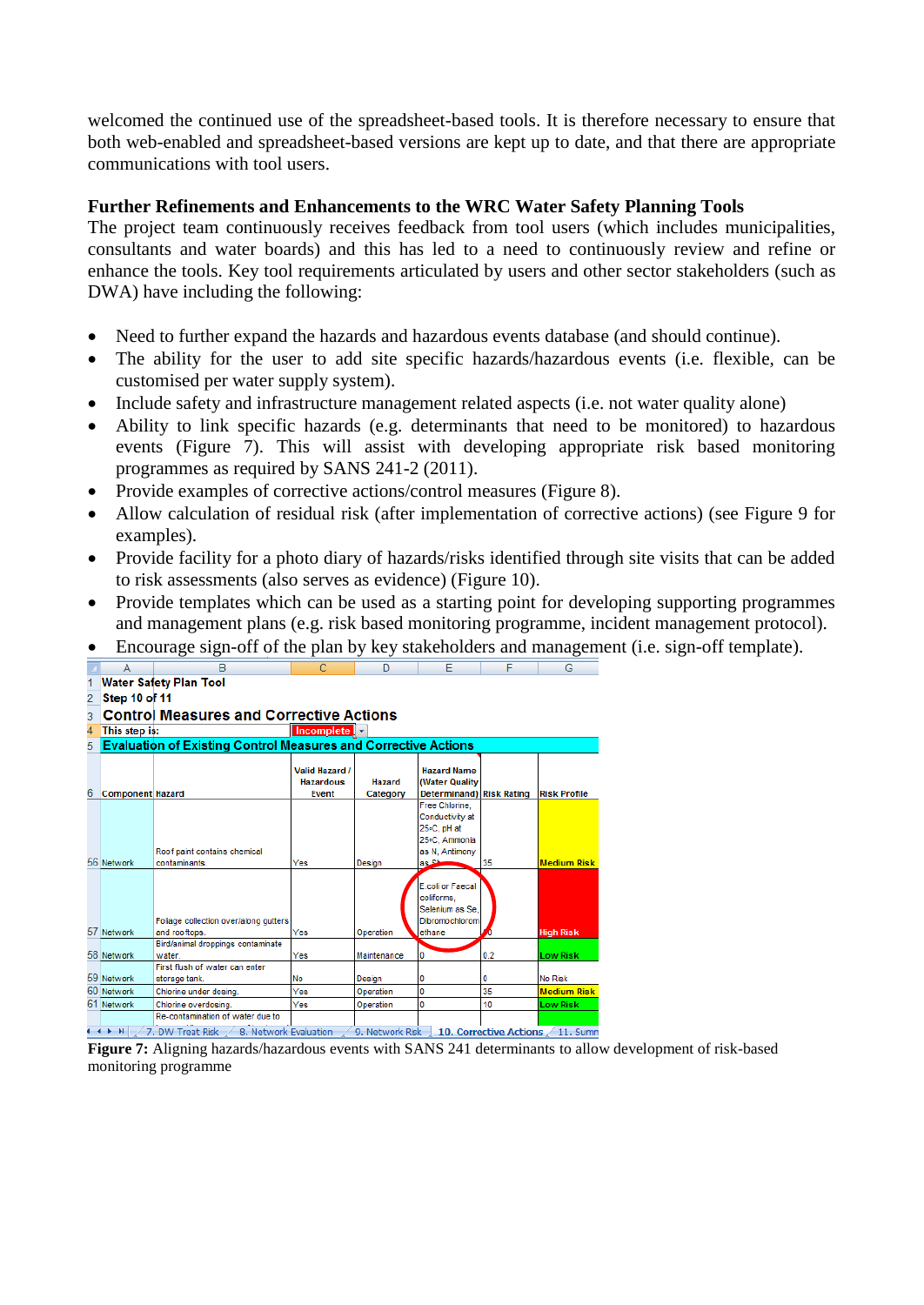List of Possible Corrective Actions (Control/Intervention Measures)

| Α                                                                     | <b>Policies, Plans and Procedures</b>                                            |  |  |  |  |  |  |  |  |  |
|-----------------------------------------------------------------------|----------------------------------------------------------------------------------|--|--|--|--|--|--|--|--|--|
| A1                                                                    | Water Master Plan prepared                                                       |  |  |  |  |  |  |  |  |  |
| A2                                                                    | Sewage Master Plan prepared                                                      |  |  |  |  |  |  |  |  |  |
| A <sub>3</sub>                                                        | Stormwater Master Plan prepared                                                  |  |  |  |  |  |  |  |  |  |
| A4                                                                    | Water Services Development Plan (WSDP) prepared                                  |  |  |  |  |  |  |  |  |  |
| A <sub>5</sub>                                                        | Integrated Development Plan (IDP) prepared                                       |  |  |  |  |  |  |  |  |  |
| A6                                                                    | Water treatment works operating procedure and maintenance schedule prepared      |  |  |  |  |  |  |  |  |  |
| A7<br>Reservoir operating procedure and maintenance schedule prepared |                                                                                  |  |  |  |  |  |  |  |  |  |
| A <sub>8</sub>                                                        | Distribution network operating procedure and maintenance schedule prepared       |  |  |  |  |  |  |  |  |  |
| A9                                                                    | Sewage system operating procedure and maintenance schedule prepared              |  |  |  |  |  |  |  |  |  |
| A <sub>10</sub>                                                       | Wastewater treatment works operating procedure and maintenance schedule prepared |  |  |  |  |  |  |  |  |  |
| A11                                                                   | Human resources policy, plans and procedures prepared                            |  |  |  |  |  |  |  |  |  |
| A <sub>12</sub>                                                       | IT systems policy, plans and procedures prepared                                 |  |  |  |  |  |  |  |  |  |
| A13                                                                   | Institutional memory policy, plans and procedures prepared                       |  |  |  |  |  |  |  |  |  |
| A <sub>14</sub>                                                       | Emergency plans, plans and procedures prepared                                   |  |  |  |  |  |  |  |  |  |
| A <sub>15</sub>                                                       | Disaster management policy, plans and procedures prepared                        |  |  |  |  |  |  |  |  |  |
| A <sub>16</sub>                                                       | Financial management policy, plans and procedures prepared                       |  |  |  |  |  |  |  |  |  |
| A17                                                                   | Supplier/contractor contracts prepared                                           |  |  |  |  |  |  |  |  |  |
| A <sub>18</sub>                                                       | Customer contracts prepared                                                      |  |  |  |  |  |  |  |  |  |
|                                                                       |                                                                                  |  |  |  |  |  |  |  |  |  |

**Figure 8:** Extract from list of possible corrective actions provided for guiding appropriate interventions **Figure 8:** Extract from list of possible corrective actions provided for guiding appropriate interventions

- Need to present a summary of the information provided in the evaluation sections (and not only a risk assessment summary).
- Additional modifications for improving ease of tool use (e.g. having a direct link to the required section).
- Investigate development of other language water safety planning tools. South Africa has 11 official languages, and despite English being the common language of communication, understanding of technical topics in English is often lacking. Consideration is therefore being given to translating the tools into other South African languages, with the risk assessment summary and associated follow-up actions (WHAT, WHO, WHEN, HOW MUCH) being translated back into English in a bilingual output (to allow tracking of WSP implementation by DWA). In particular, an Afrikaans version has already been developed (Figure 11) for use in the Northern Cape, where water safety planning is currently most lacking (see Figure 6), and where language may be one of the barriers to more widespread adoption. Translation of the tools into other South African languages (e.g. Zulu) is also being considered.

| <b>CONTROL MEASURE VALIDATION</b><br><b>Estimated Cost Comment</b>                            |                                                                            |  |                                             |                                                           |          |                                              |                  |                                                             |                                                               |                                  |                 |              | <b>RESIDUAL RISK EVALUATION</b> |                                        |                  |
|-----------------------------------------------------------------------------------------------|----------------------------------------------------------------------------|--|---------------------------------------------|-----------------------------------------------------------|----------|----------------------------------------------|------------------|-------------------------------------------------------------|---------------------------------------------------------------|----------------------------------|-----------------|--------------|---------------------------------|----------------------------------------|------------------|
| <b>Corrective Actions</b>                                                                     |                                                                            |  | Who? (Responsible Person)                   |                                                           |          | When? (Date)                                 |                  |                                                             |                                                               |                                  |                 |              | <b>Control Effectiveness %</b>  | Residual Risk Rating Residual Risk Pro |                  |
| tanks                                                                                         | Investigate, budget and Implement<br>possible fencing and securing of fuel |  | Dave Poole                                  |                                                           | $Jun-12$ | R 120 000.00                                 |                  | Investigate fencing of fuel tanks with<br>palisades options |                                                               |                                  | 0%              |              | 80                              | High Risk                              |                  |
| Increase public awareness of proper<br>Dumisani Thabethe<br>maintenance of storage containers |                                                                            |  |                                             |                                                           |          | Ongoing                                      |                  | To be determined                                            | Customer Care to investigate possible<br>awareness programmes |                                  |                 |              | 0%                              | 70                                     | <b>High Risk</b> |
| Increase public awareness of proper<br>maintenance of storage containers                      |                                                                            |  | Dumisani Thabethe                           |                                                           | Ongoing  |                                              | To be determined |                                                             | Customer Care to investigate possible<br>awareness programmes |                                  | 20%             |              | 56                              | <b>Medium Risk</b>                     |                  |
| <b>Risk Rating Risk Profile</b>                                                               |                                                                            |  | <b>Control Measure in</b><br>Place (if any) | Control<br><b>Measure</b><br><b>Effectiveness</b><br>(%)? |          | <b>Residual Risk Residual Risk</b><br>Rating |                  | Profile                                                     |                                                               | <b>Corrective Actions</b>        | Who?<br>Person) | (Responsible | When? (Date)                    | <b>Estimated Cost?</b>                 |                  |
| 0.2                                                                                           | <b>Low Risk</b>                                                            |  |                                             | 80%                                                       |          | 0.0                                          |                  | <b>Low Risk</b>                                             |                                                               |                                  |                 |              |                                 |                                        |                  |
|                                                                                               |                                                                            |  |                                             |                                                           |          |                                              |                  |                                                             |                                                               |                                  |                 |              |                                 |                                        |                  |
| 35                                                                                            | <b>Medium Risk</b>                                                         |  |                                             | 70%                                                       |          | 10.5                                         |                  | <b>Medium Risk</b>                                          |                                                               |                                  |                 |              |                                 |                                        |                  |
| 80                                                                                            | <b>High Risk</b>                                                           |  | Yes, fence but old,<br>gate often left open | 30%                                                       |          | 56.0                                         |                  | <b>Medium Risk</b>                                          |                                                               | Fix fence, ensure gate<br>locked | P de Souza      |              | 14/04/2012                      | R 5 000                                |                  |
| 0.2<br>10                                                                                     | <b>Low Risk</b><br><b>No Risk</b>                                          |  |                                             | 80%                                                       |          | 0.0<br>0.0                                   |                  | <b>Low Risk</b><br><b>No Risk</b>                           |                                                               |                                  |                 |              |                                 |                                        |                  |

Figure 9: Examples of how the calculation of residual risk could be incorporated into the updated tools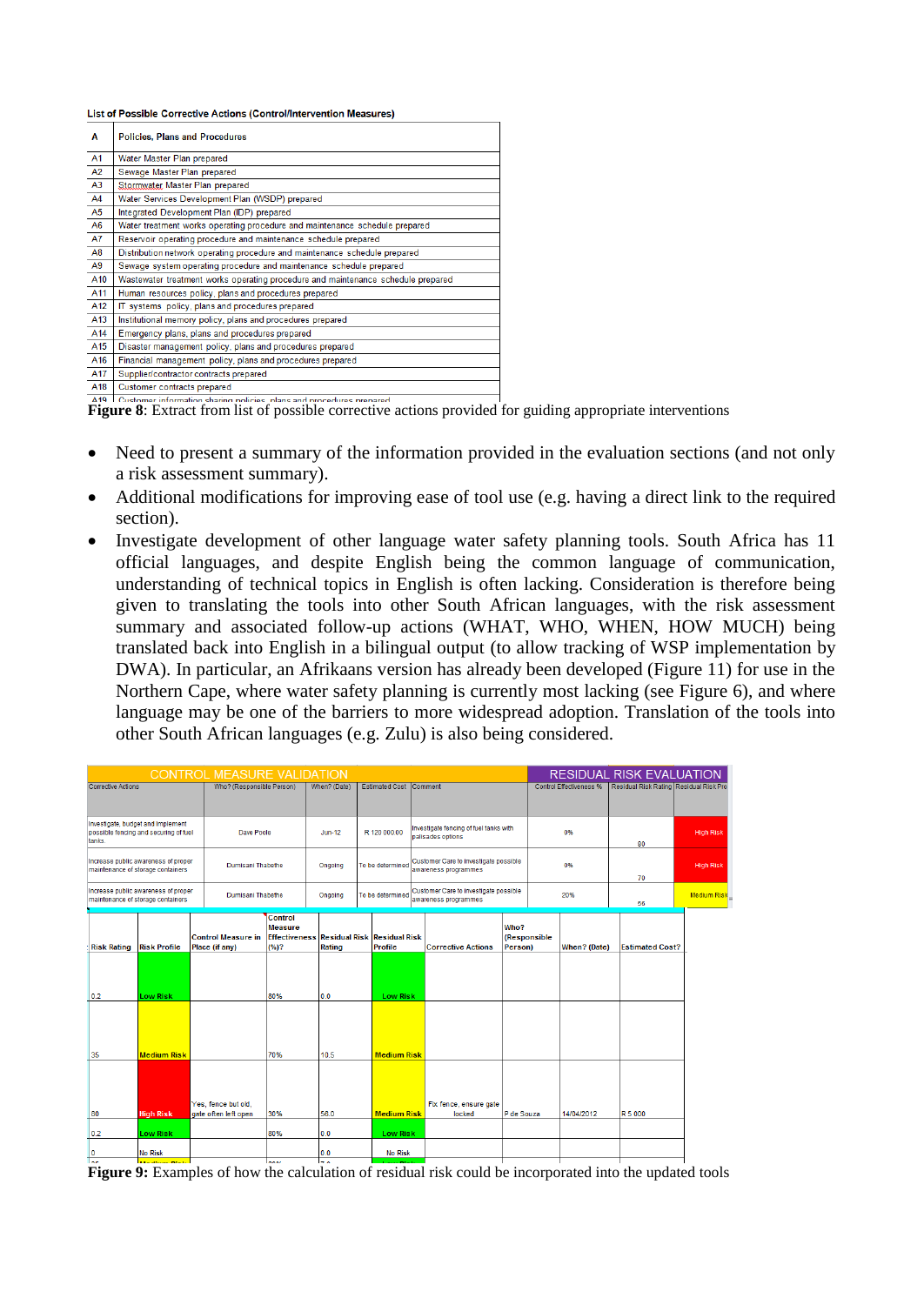

Figure 10: Photo diary captured within spreadsheet-based WSP tool

| Opsomming Status en Rangorde |                                                          |                       |                                   |                                  |                                           |                                        |                    |  |  |  |  |  |
|------------------------------|----------------------------------------------------------|-----------------------|-----------------------------------|----------------------------------|-------------------------------------------|----------------------------------------|--------------------|--|--|--|--|--|
| Komponent                    | Gevaar                                                   | <b>Geldige Gevaar</b> | <b>Risko Profiel</b><br>Kategorie |                                  | Beheermaatreëls in plek<br>(indien enige) | Is die<br>Beheermaatreël<br>effektief? | Korrektiewe Aksies |  |  |  |  |  |
|                              | Lewende hawe/boerdery, menslike aktiwiteite by die       |                       |                                   |                                  |                                           |                                        |                    |  |  |  |  |  |
| <b>Bron</b>                  | waterbron.                                               |                       | Ontwerp                           | Lae Risiko                       |                                           | Nee                                    | Nuwe heining       |  |  |  |  |  |
|                              | Onbehandelde water is troebel na swaar reën. Dit mag     |                       |                                   |                                  | Effektiewe Monitering &                   |                                        |                    |  |  |  |  |  |
| <b>Bron</b>                  | mis bevat van diere en voëls.                            |                       | Ontwerp                           | <b>Medium Risiko</b> behandeling |                                           |                                        |                    |  |  |  |  |  |
|                              |                                                          |                       |                                   |                                  |                                           | Nie van toepassing                     |                    |  |  |  |  |  |
| <b>Bron</b>                  | Dooie diere                                              | Nee                   | Ontwerp                           | Medium Risiko I 0                |                                           | nie                                    |                    |  |  |  |  |  |
|                              | Mis van diere/voëls kan lei tot die groei van gevaarlike |                       |                                   |                                  |                                           |                                        |                    |  |  |  |  |  |
| <b>Bron</b>                  | mikro-organismes in die waterliggaam.                    |                       | Ontwerp                           | Medium Risiko 10                 |                                           |                                        |                    |  |  |  |  |  |

Figure 11: Extract of risk assessment summary from Afrikaans version WSP tool

To address the above needs a follow-up WRC project was initiated to further refine and advance the developed WRC water safety planning tools. Some of these enhancements have already been developed or are currently being developed. User feedback from implementation of these enhancements and further developments arising will be the topic of subsequent papers.

## **CONCLUSIONS**

The need for municipalities in South Africa to utilise water safety planning for drinking water quality management was largely influenced through inclusion thereof within DWA's incentiveregulation based Blue Drop Certification programme. Although water safety planning should not be about obtaining Blue Drop status, the introduction of the need for water safety planning by DWA has had a dramatic impact on the acceptance of water safety planning as an appropriate process to identify and manage drinking water quality associated risks. Considering the challenges faced by municipalities in South Africa (lack of human resources (skills and numbers), limited proactive maintenance, lack of funds, need to address service delivery backlogs, etc.), it is clear that municipalities require assistance with both development and implementation of WSPs. The development and introduction of appropriate tools to guide water safety planning activities and ongoing refinement of these tools has contributed significantly to this rapid uptake and ensuring that appropriate water safety planning is occurring in South Africa.

## **ACKNOWLEDGEMENTS**

The authors would like to thank the WRC for financial support of this project. The on-going input and feedback by municipalities, DWA and other sector role players to continuously refine and enhance the tools is greatly appreciated.